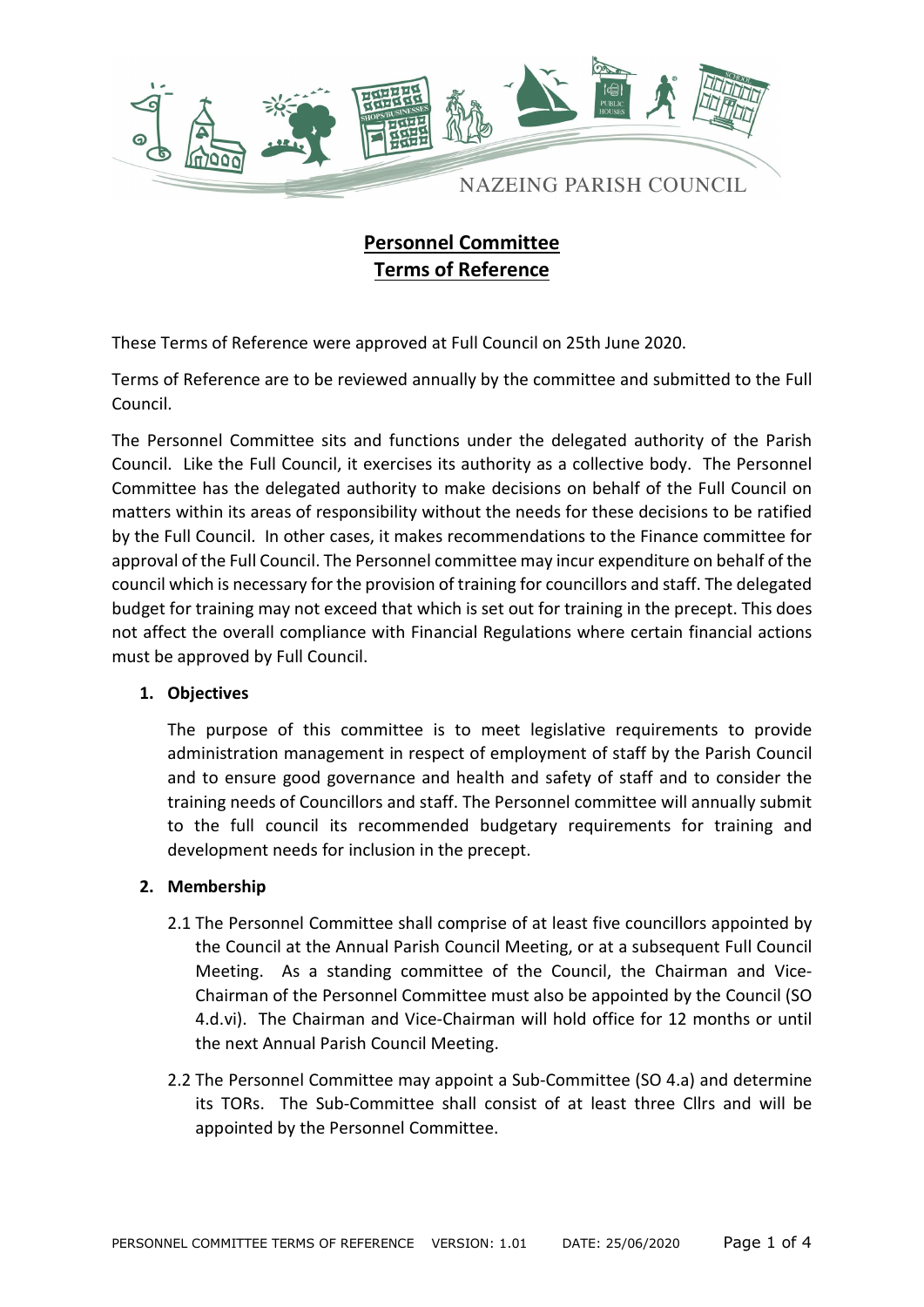## 3. Quorum

Quorum of the Personnel Committee and the Personnel Sub-Committee will be three (SO 4.d.viii).

## 4. Meetings

4.1 i) The Personnel Committee shall hold a minimum of 2 meetings per year, the dates and times of which will be agreed at the start of each council year. Meetings will be for a maximum of 2 hours with any unfinished business being carried forward to the next meeting. In exceptional circumstances, the meeting may be extended with a vote taken by its members in accordance with SO 3.x and 10.a.xv.

ii) The Chairman of the Personnel Committee may convene an extraordinary meeting of the Personnel Committee or the Personnel Sub-Committee at any time.

iii) If the Chairman of the Personnel Committee does not call an extraordinary meeting within 7 days of having been requested to do so by 2 members of the Personnel Committee or the Personnel Sub-Committee, any 2 members of the Personnel Committee or the Personnel Sub-Committee may convene an extraordinary meeting of the Personnel Committee or the Personnel Sub-Committee.

- 4.2 Due to the confidential nature of some items of business it may be necessary to hold meetings or parts thereof in private. The Public and Press may not be admitted to these meetings as in pursuance of Public Bodies (Admission to Meetings Act 1960 Section 1 amended 2014, and by the Openness of Local Government Bodies Regs 2014). This can be done at any point during the meeting, staff will also be required to leave unless otherwise agreed by the Committee and a nominated Councillor will record the discussion and any resolutions during this period.
- 4.3 Minutes to be an agenda item and presented for noting at the next Full Council meeting.
- 4.4 The Committee is empowered to invite specialist professional officers or advisers to attend meetings to provide guidance to matters under discussion. If a cost is involved this will be financed by resolution of the Full Council. Any Non – Members of the Committee are subject to the same rules as Committee members regarding confidentiality and the requirements of the Code of Conduct.
- 4.5 The Committee has powers delegated by full council to develop and agree policies and risk assessments and to make management, administration and governance decisions.
- 4.6 Only members of the committee may vote on agenda items. Staff are not formal members of the committee and will therefore not have any voting rights. In the case of an equality of vote the Chairman of the committee may use their casting vote.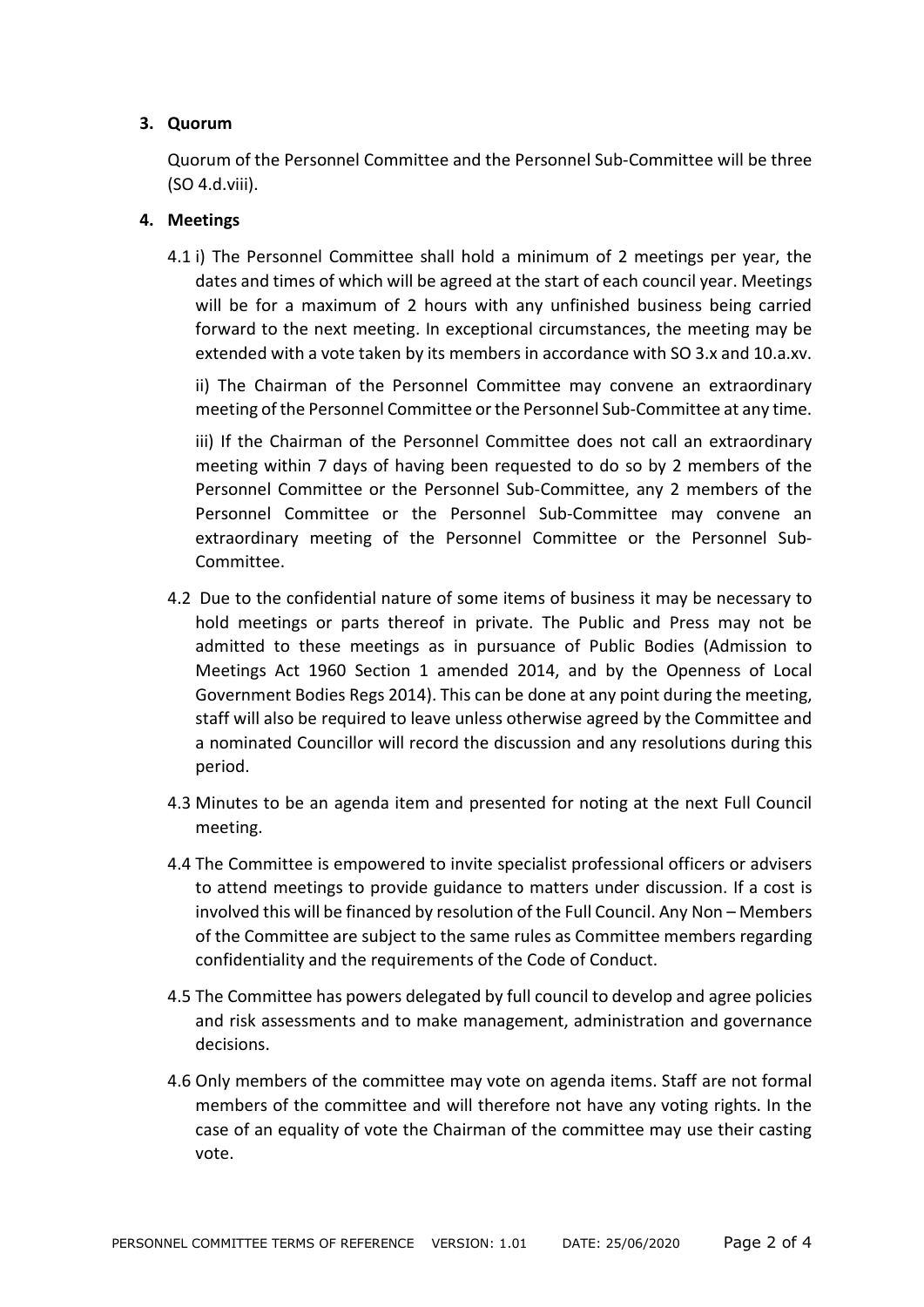4.7 The committee will comply with and have due regard to policies and guidance to staffing matters, which include but are not limited to:

-Standing Orders

-Financial Regulations

-Staff Contracts which reference Terms and Conditions of employment.

-ACAS Guidelines and procedures for grievances or disciplinary matters.

-National Joint Council Green Book pertaining to employment of local authority staff.

#### 5. Interests

A councillor or a non-councillor with voting rights who has a disclosable pecuniary interest or another interest as set out in the Council's code of conduct in a matter being considered at a meeting is subject to statutory limitations or restrictions under the code on his right to participate and vote on that matter.

#### 6. Responsibilities and Powers

- 6.1 The committee is responsible for the employment and welfare of all employees.
- 6.2 The committee has the power under the Local Government Act 1972 ('1972 Act') to undertake all matters for the management of the Parish Clerk ("the Clerk"), who has been appointed as the Council's Responsible Financial Officer and Proper Officer, and for assisting the Clerk with direction on management of other staff.
- 6.3 i) All leave requests should be completed on the leave request form and emailed to the chair or in their absence vice chair of the Full Council.

ii) The role of recording annual leave, sickness, absence and the Council's supervision and appraisal for the Clerk will be delegated to the Chair and Vice chair of the Personnel Committee.

- 6.4 Pursuant to the '1972 Act' the committee has the responsibility of agreeing employment policies, procedures and documentation on an annual basis including; disciplinary and grievance policy, equal opportunity policy, appraisal policy, dignity at work (bullying and harassment) policy, sickness and absence policy, lone working policy and the health and safety policy.
- 6.5 The committee has the power under the 1972 Act sections 101 and 112(2) to negotiate and agree with employee(s) to confirm or amend terms and conditions of employment. Any proposed salary award will be reported to full council and will ensure that full and open discussion has taken place with the member of staff and members of the committee as required.
- 6.6 The committee is responsible for the staffing issues or concerns including those relating to the Clerk and direction for the Clerk with regard to other staff, except